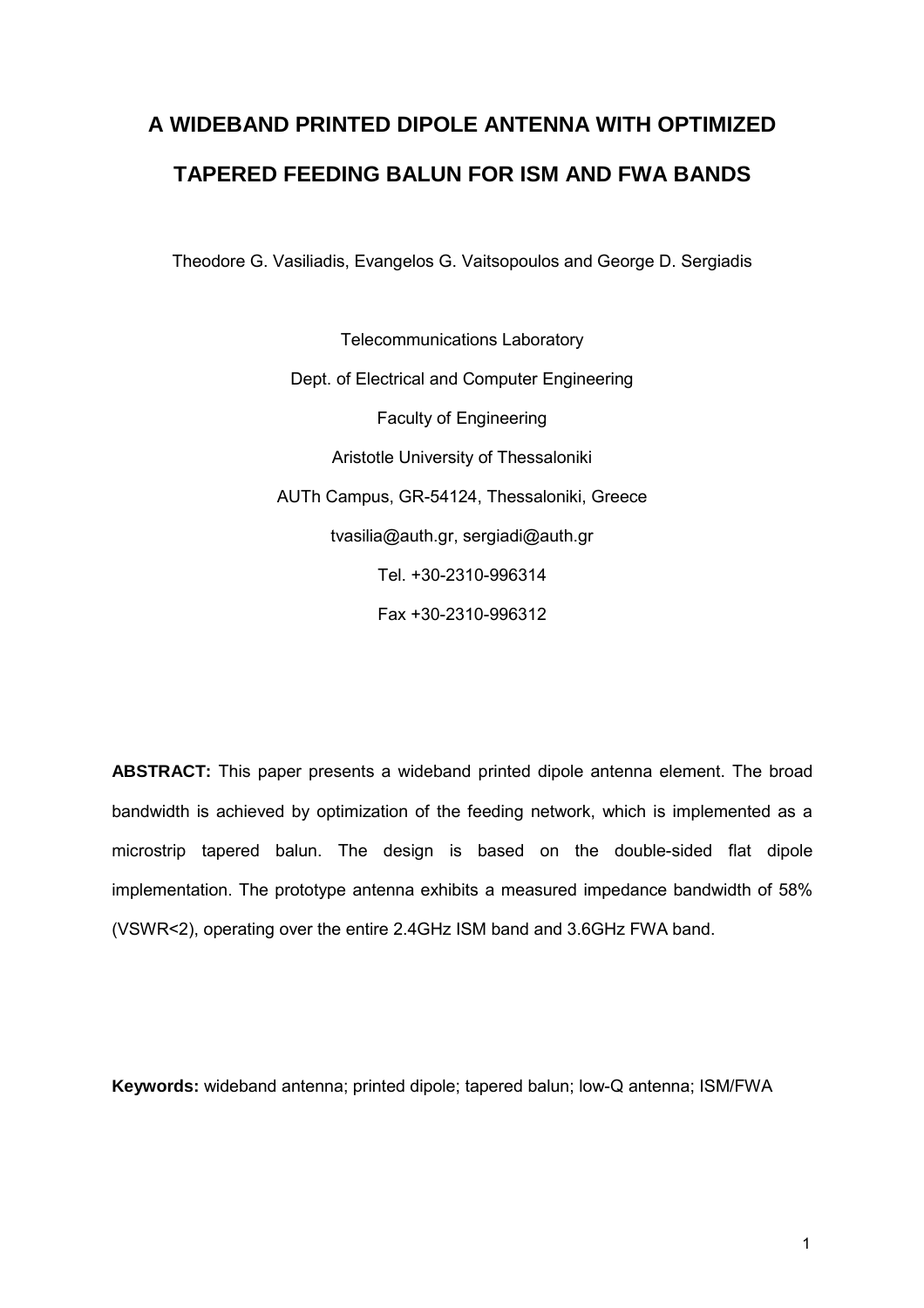### **1. INTRODUCTION**

Modern trends in wireless communications impose the need for design and development of efficient antenna elements, used in products that will eventually operate in contemporary multi-service urban environments, in which several different networks co-exist and interoperate. These antennas are necessary to operate either in a multi-band mode for specific applications or in a wideband mode covering several different services. Moreover, the radiating element has to be compact, for easy integration in devices like computers or PDA's.

Microstrip (printed in general) antennas have been of the most popular types in the past decades, mainly due to their very low profile, low cost of fabrication, easy incorporation into planar arrays, light weight and compatibility with microwave integrated circuit technologies (relatively easy integration in a common PCB with other circuitry). These advantages in most cases were found to outweigh the main electrical disadvantages inherent to this type of radiator, such as narrow bandwidth, spurious feed radiation, poor polarization purity and limited power handling capabilities [1] – [3].

This paper addresses the issue of bandwidth enhancement for a double-sided printed dipole antenna, a microstrip antenna configuration first used by Wilkinson [4]. The printed dipole when compared to the conventional configuration of the microstrip patch antenna, has the advantage of being inherently capable for larger bandwidth [1] as well as occupying less area in the substrate (important in array configurations) [2].

Several different techniques have been proposed in literature, concerning the enhancement of impedance bandwidth in microstrip antennas, mostly by increasing the substrate thickness (this could cause extensive losses in the substrate due to surface wave excitation), by decreasing the substrate dielectric constant, by using parasitic elements (in either stacked or coplanar configurations) and by alternative feeding methods (aperture coupled or proximity feeding instead of direct contacting feed). In most cases, the doubletuning effect is exploited in order to expand the bandwidth [3]. Moreover, in dipole antennas,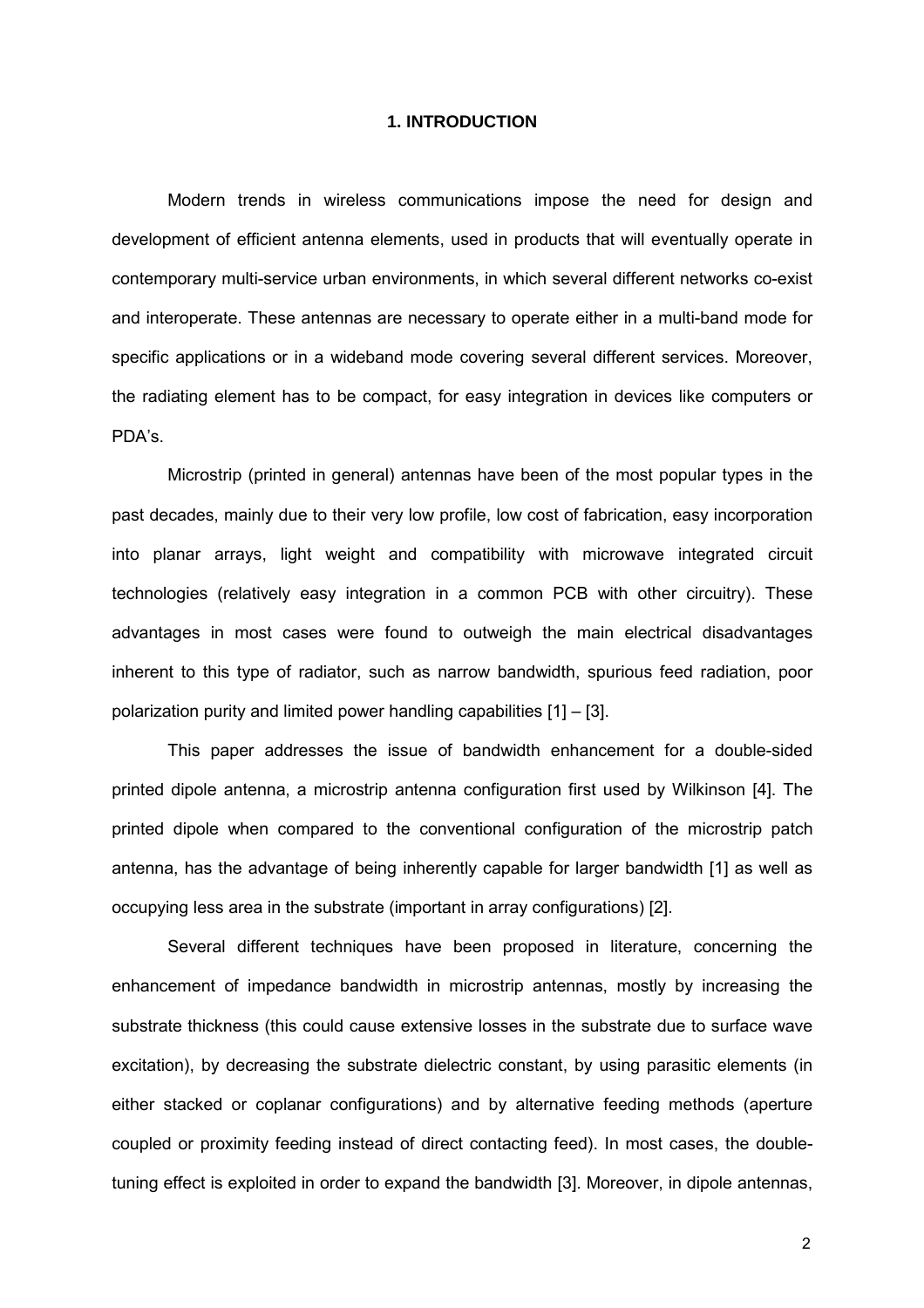increasing the width of the printed arms is identical to increasing the radius of an equivalent wire dipole, which is a well known technique for widening the bandwidth of wire dipoles [5].

Extensive work has been carried out by Levine et al. [6] regarding the effect of dielectric constant and distance of the printed radiator from the ground plane (in suspended plate antennas), where the maximum impedance bandwidth achieved was 25%. By using triangular instead of rectangular dipole arms (bow-tie configuration), the bandwidth can be further expanded to 37% as presented by Bailey [7].

The use of parasitic elements in close proximity to the dipole arms has been proposed by Evtioushkine et al. [8], boosting the initial bandwidth from 39% to an impressive 56% by introducing the parasitic elements, in a suspended over a ground plate configuration. Coplanar parasitic elements have been proposed by Deal et al. [9] in a "quasi-Yagi" configuration, yielding an impedance bandwidth of 48%. A similar Yagi-like double-sided antenna [10], achieved a bandwidth of 37%. Stacked parasitic elements (aperture stacked patches) are widely used for enhanced bandwidth (over an octave), but their fabrication is relatively complicated and expensive.

Single-element antennas without any bandwidth enhancements have been reported in [11] and [12], with bandwidths of 19% and 45% respectively, by simply matching the feeding network to the radiating element. In this paper, we present a wideband double-sided printed dipole antenna, with measured impedance bandwidth of 58%, by optimally selecting the dimensions of the radiator and balun, placing its double-resonance loop at the center of the Smith chart, thus providing high bandwidth without parasitic elements, with minimal design complexity and tolerance to structural parameters.

The operating frequency range of the antenna spans from 2.19 to 3.97GHz (for VSWR<2), thus covering continuously the entire Industrial, Scientific and Medical (ISM) band of 2.4GHz and Fixed Wireless Access (FWA) band of 3.4-3.8GHz. Supported services include the popular Bluetooth and WLAN (IEEE 802.11b/g) protocols, potential WLLs (wireless local loops) based on FWA, as well as other applications like ENG/OB (electronic news gathering/outside broadcasting) video links or radiolocation services.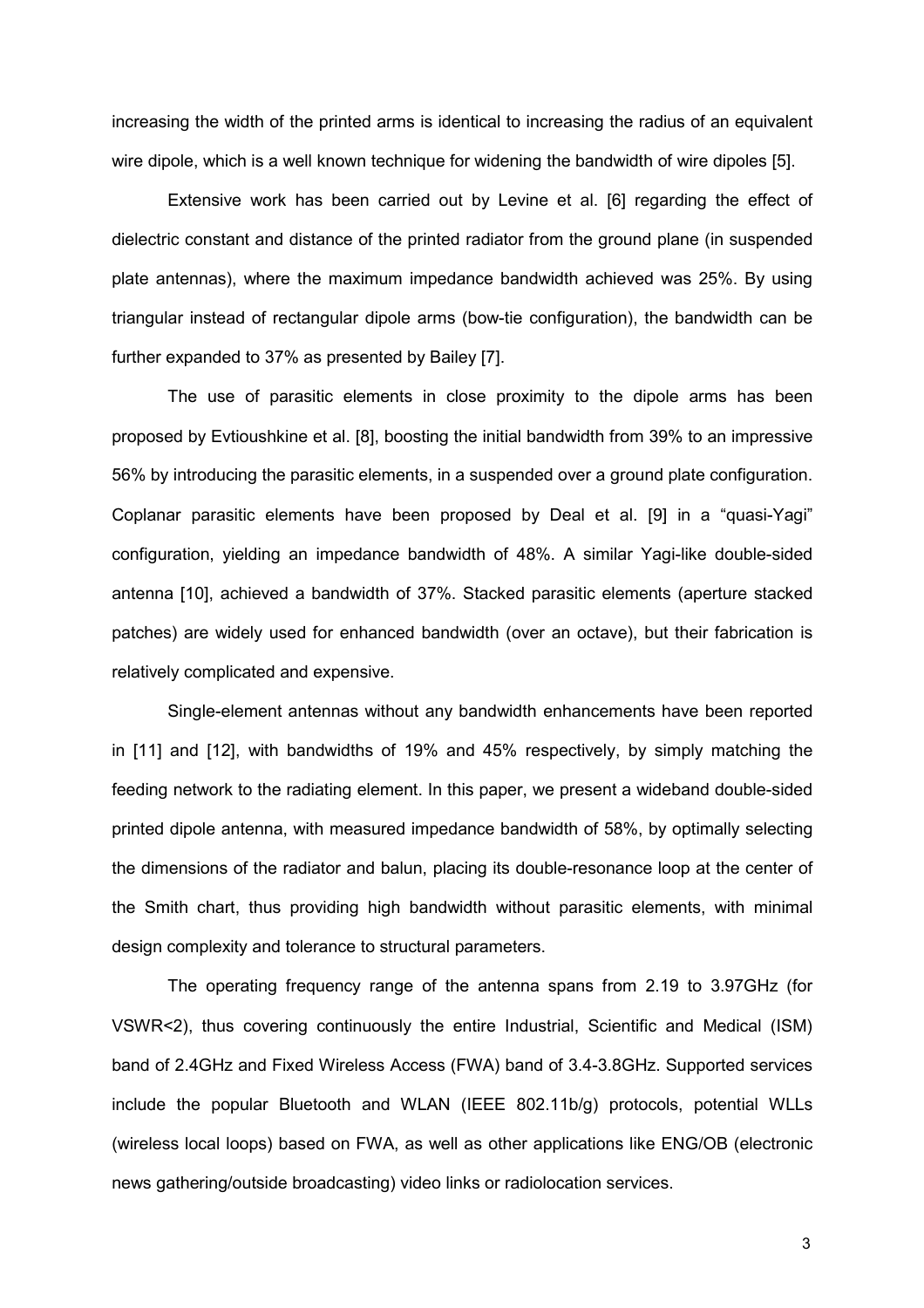#### **2. ANTENNA DESIGN AND SIMULATION**

The antenna design is based on the double-sided flat dipole implementation [4, 6]. The proposed optimization process includes the design of a balanced radiator (flat dipole) and a stage of designing an optimized balun for this type of radiator. The balun will match the unbalanced coaxial connector feed to the balanced radiator and its behavior is crucial for the final antenna characteristics. Optimum performance is achieved by conducting a parametric study on each design stage.

The proposed antenna geometry is depicted in Figure 1, along with all main design parameters and coordinate axes. The flat dipole is formed by two rectangular strips L=50mm long and W=10mm wide. These arms are printed on both sides of a thin microwave laminate having a relative permittivity of  $\varepsilon_r = 2.21$  and substrate thickness of h=1.58mm (Taconic – TLY5). The dipole is center-fed by a short twin-line of broadside parallel strips as illustrated in Figure 2. The parallel strips are L2=4mm long and W2=2mm wide, and they form a balanced feeding line for the flat radiator. The transition from this balanced twin-line to a coaxial unbalanced feed point is implemented using a linear microstrip taper. A 50Ω impedance SMA end-launch connector is soldered at the feed point.

The tapered balun does not match the actual parallel-strips' impedance to the  $50\Omega$ coax input, but instead is designed separately in order to optimize the overall antenna performance. Therefore, a discontinuity between the balun and the parallel-strips is apparent (in general, W3 is different than W2). The unbalanced end of the tapered balun resembles a microstrip line of width Wf (mm) over a finite ground plane of width Ws (mm). In order to approximate an ideal microstrip line the ground plane must be much wider than the metallic strip. In the proposed design, a ratio of Ws/Wf = 7 has been proved to be satisfactory. This microstrip approximated line has a  $50Ω$  impedance when Wf = 4.9mm.

Early implementations of the tapered balun [4, 6] suggested that the length of the transition should be gradual for at least a wavelength. In our proposed design, the overall length depends on the opening angle of the strip, equal to a=6°, yielding a taper length of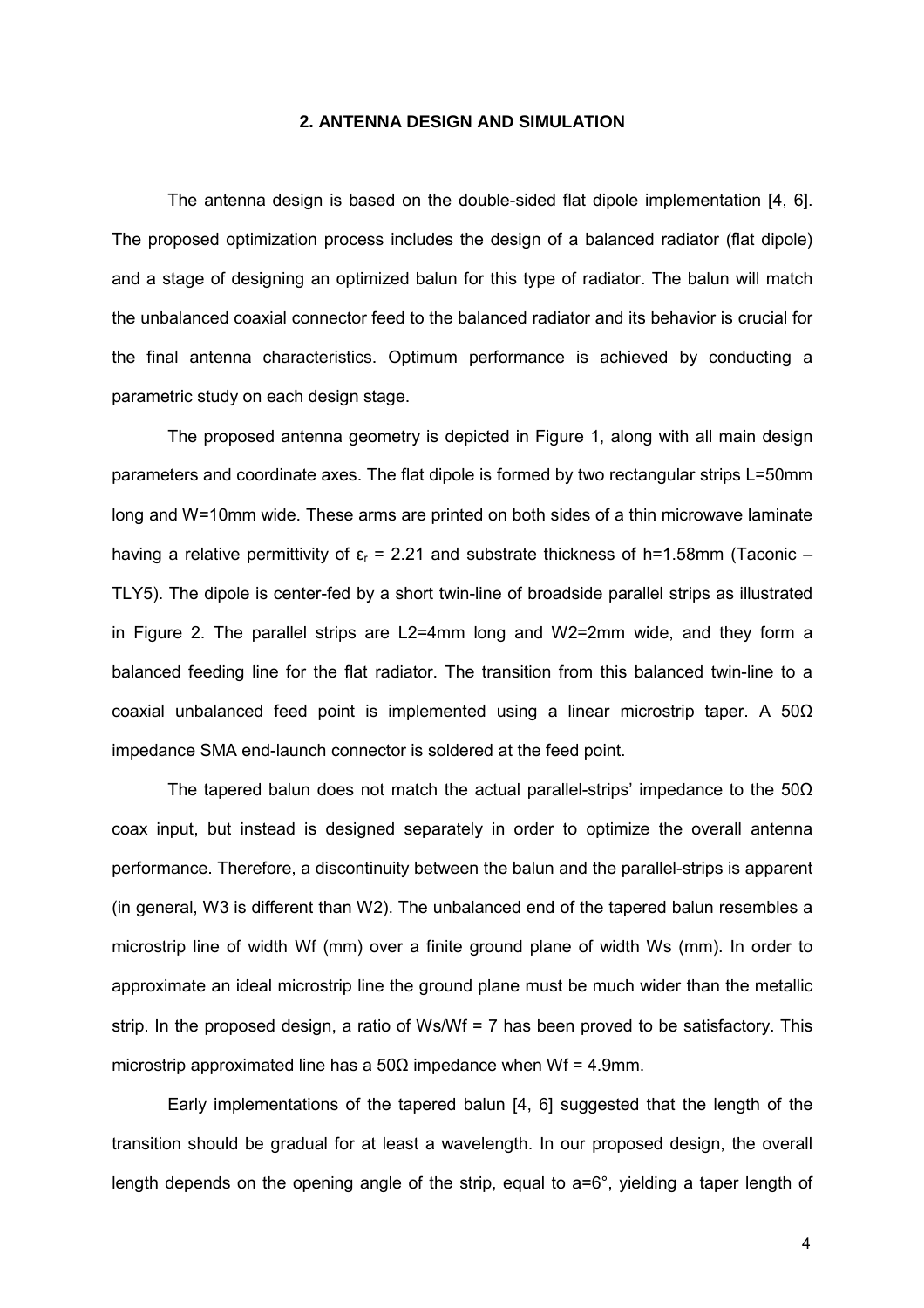approximately 14.75mm, which is much smaller than a wavelength. The performance of the taper is adequate for this design, while maintaining a minimal size, which is important for the compact nature of the radiator. The overall laminate area occupied by the antenna is approximately 50x29mm<sup>2</sup>.

The electrical properties of the radiating element were simulated using the FDTD method. The values for the aforementioned design parameters were selected from a parametric study (for optimum performance of the final antenna design) and are indicated in Table 1, along with a short description.

| <b>Parameter</b> | Value (mm)  | <b>Description</b>                          |
|------------------|-------------|---------------------------------------------|
|                  | 50          | overall dipole length                       |
| W                | 10          | dipole strip width                          |
| 12               |             | parallel-strips' length                     |
| W2               | 2           | parallel-strips' width                      |
| W3               |             | balanced taper's end width                  |
| Wf               | 4.9         | unbalanced taper's end width (50 $\Omega$ ) |
| Ws               | 34.3        | ground plane width (7x Wf)                  |
| a                | $6^{\circ}$ | taper's opening angle                       |

**Table 1.** Design parameters for optimum antenna performance (final design).

The overall length of the dipole arms is defined by the resonant frequency of the antenna. Due to the fact that dielectric substrate covers only a finite region around the dipole (while the rest of the surrounding area is air), the resonant length does not scale inversely proportional to the square root of  $\varepsilon_r$ , as expected in a homogeneous dielectric medium [2]. The first parametric study, illustrated in Figure 3, shows that the resonant dipole length is approximately 0.42-0.45 $\lambda_0$  (where  $\lambda_0$  is the free space wavelength), for the reason explained above. Figure 3 shows the return loss of the balanced radiating element (without the tapered balun) for various dipole lengths L. The dipole strip width (W) has found to affect significantly the double resonance loop in the impedance locus plot of the balanced radiator. The value W=10mm is chosen in order for the loop to lie on the real impedance axis, as illustrated in Figure 4a.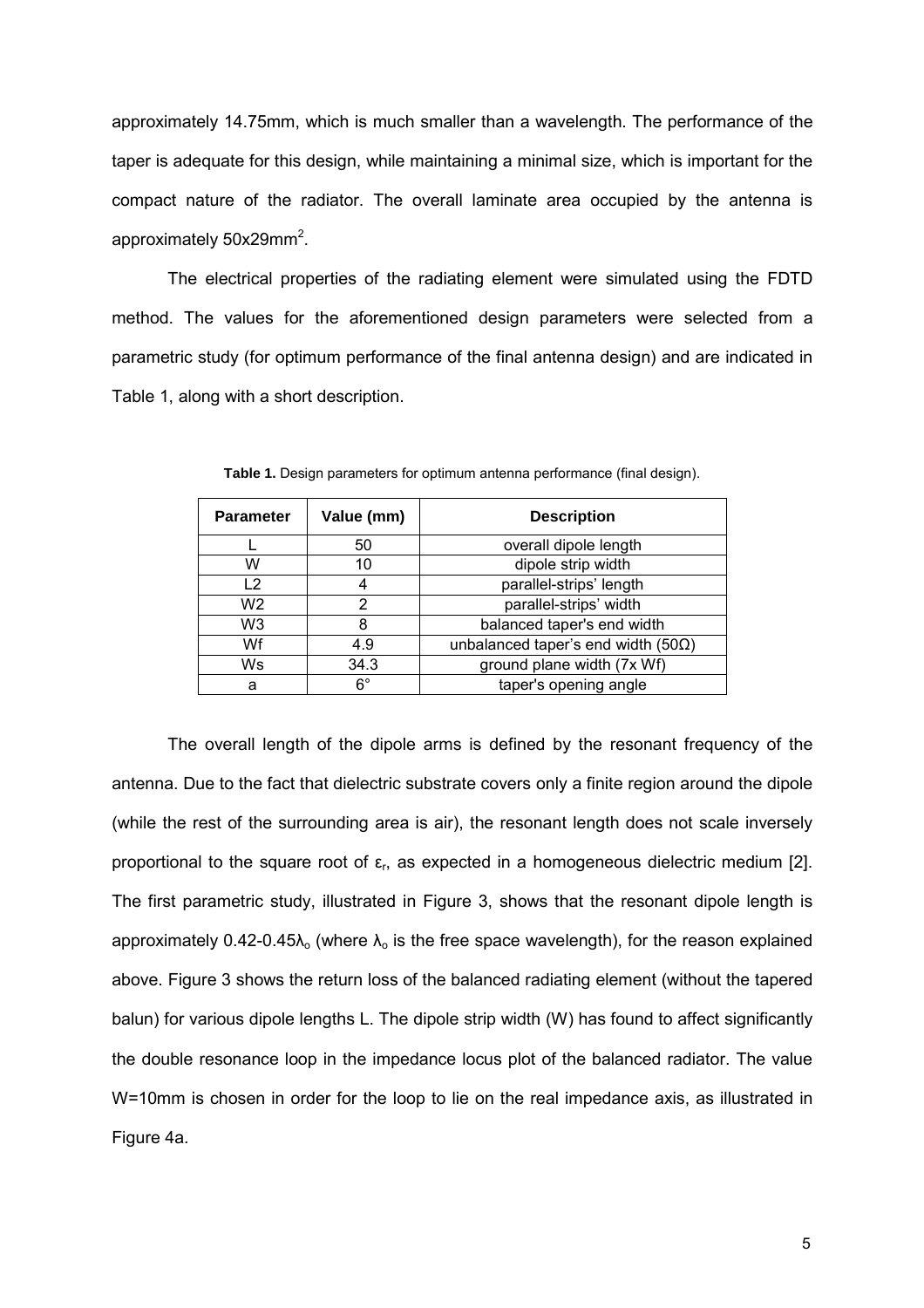The resonant frequency is also slightly affected by the width of the parallel strips feed (W2), because this dimension determines the overlap percentage between the two dipole arms. Moreover, this parameter has a major impact on both size and position of the resonance loop, when plotted on a Smith chart, as illustrated in Figure 4b. The length of this twin-line feeder (L2) can be used for optimum placement of the resonance loop according to the desired performance. Appropriate values for the presented antenna design are L2=4mm and W2=2mm.

The impedance of the broadside parallel-strips line of width W2=2mm is approximately 114Ω, based on theory presented in [13, 14]. However, the tapered balun will not match this impedance to the coaxial feed, since generally widths W2 and W3 are different in our proposed design process. Instead, it will act as an impedance transformer between the balanced antenna input impedance and the  $50\Omega$  coaxial connector. So far, the selected parameters have yielded an impedance locus as shown in Figure 4b (solid line). With respect to that plot, we have marked the points of zero reactance (resonant frequencies) as (1) 23 $\Omega$  @ 2.14GHz, (2) 62 $\Omega$  @ 2.76GHz and (3) 26 $\Omega$  @ 3.56GHz.

For optimum antenna performance, the balun is expected to act as an impedance transformer from Zin to 50Ω, where Zin is defined by the parallel-strips' width W3 on the balanced taper's end. The tapered transition length will affect the placement of the aforementioned resonance points, resulting to a new set at shifted frequencies. However, it is desirable that the effect of the balun on the impedance locus of the balanced radiator shall not result in size reduction of the resonance loop and, in addition, it shall confine a wide range of frequencies as possible inside the VSWR=2 equivalent circle on the Smith chart.

A final parametric study was conducted in order to extract the balun parameters and overall performance of the dipole antenna. In general, Zin is chosen between the pure resistive impedances of points (1) through (3). If Zin is close to 23Ω or 62Ω then the resonance loop of the final matched antenna will probably extend beyond the constant VSWR=2 circle. The final impedance loci plots for three different parametric cases are illustrated in Figure 5 (solid line represents the performance for the final antenna design).

 $\sim$  6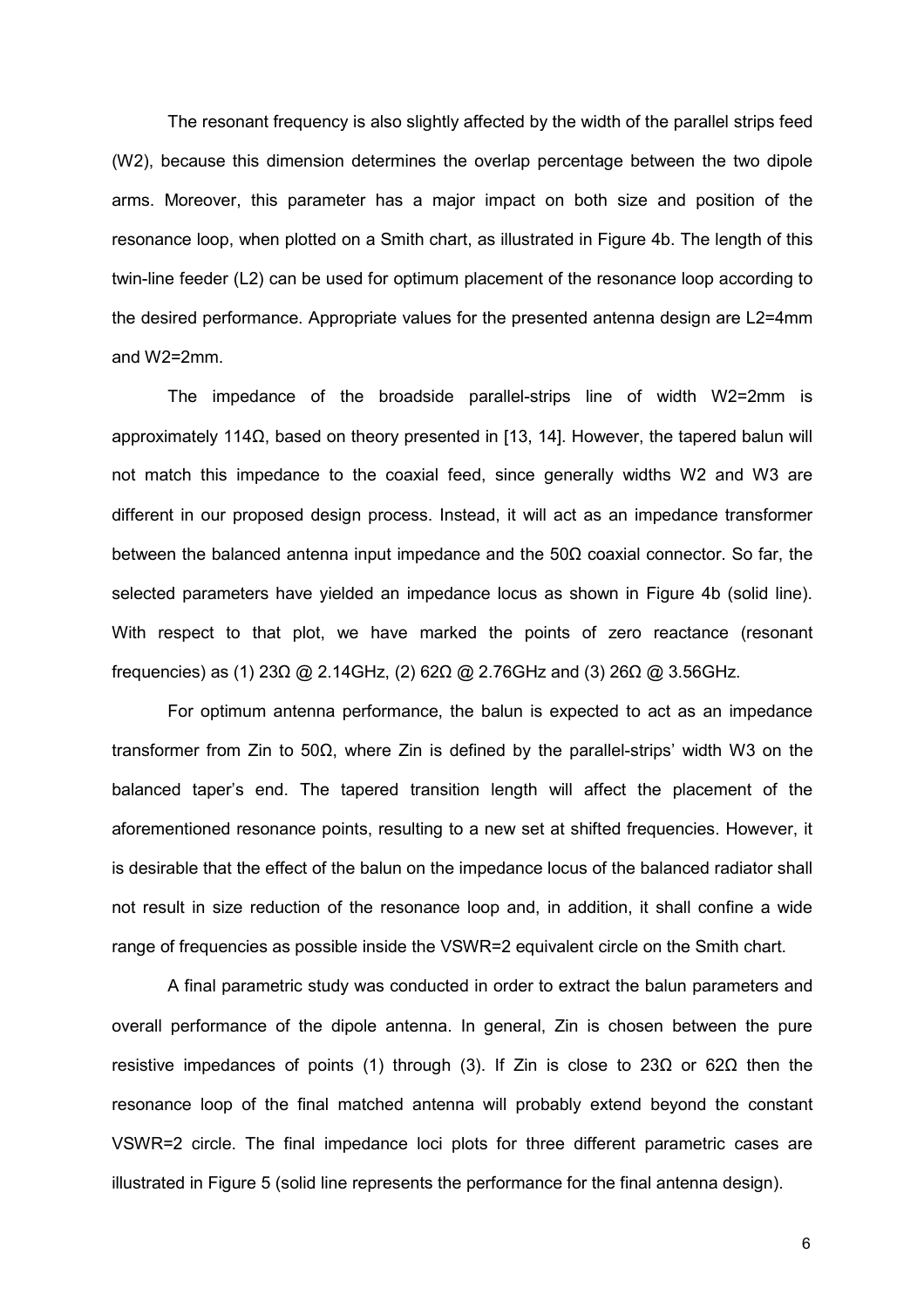## **3. EXPERIMENTAL RESULTS AND MEASUREMENTS**

A prototype of the optimized wideband flat dipole antenna was fabricated on a Taconic TLY-5 laminate, based on the dimensions specified in Table 1. All electrical properties and performance were measured using an HP-8720C vector network analyzer. The measured and simulated return loss is plotted in Figure 6. Antenna performance in terms of VSWR is plotted in Figure 7 and finally, the simulated and measured radiation patterns for both E and H-planes are illustrated in Figures 8 through 10, for three different frequencies (2.6, 3 and 3.7GHz respectively).

The prototype antenna exhibits a measured impedance bandwidth of 58%, for a standing wave ratio smaller than 2:1, operating continuously over the entire ISM and FWA bands. The exact operating frequency range is 2.19 – 3.97GHz (VSWR<2). Alternatively, for VSWR<1.5 the dipole antenna yields an impedance bandwidth of approximately 49%, operating between 2.32 – 3.83GHz. For more loose restrictions on impedance bandwidth, namely for VSWR<3, the antenna operates over nearly an octave  $(2.08 - 4.11 \text{GHz})$ .

The radiation characteristics of the proposed antenna are similar to the typical toroid radiation solid, with minor discrepancies compared to the radiated fields of an ideal halfwavelength dipole. Radiation patterns are relative to the absolute antenna gain values, given in Table 2 for each case.

| <b>Frequency</b> | Antenna Gain (dBi) |                    |  |
|------------------|--------------------|--------------------|--|
| $(\dot{G}Hz)$    | <b>Simulation</b>  | <b>Measurement</b> |  |
| 2.6              | 2.8                | 2.9                |  |
|                  | 3 R                | 4.3                |  |
|                  |                    | 55                 |  |

**Table 2.** Absolute antenna gain (simulated and measured)

H-plane radiation patterns (azimuth cuts) are approximately omni-directional. However, main radiation is directed towards the negative y-axis (that is, towards the feed), with a back-to-front ratio of about 2-3dB. This effect is mainly caused by the radiated fields of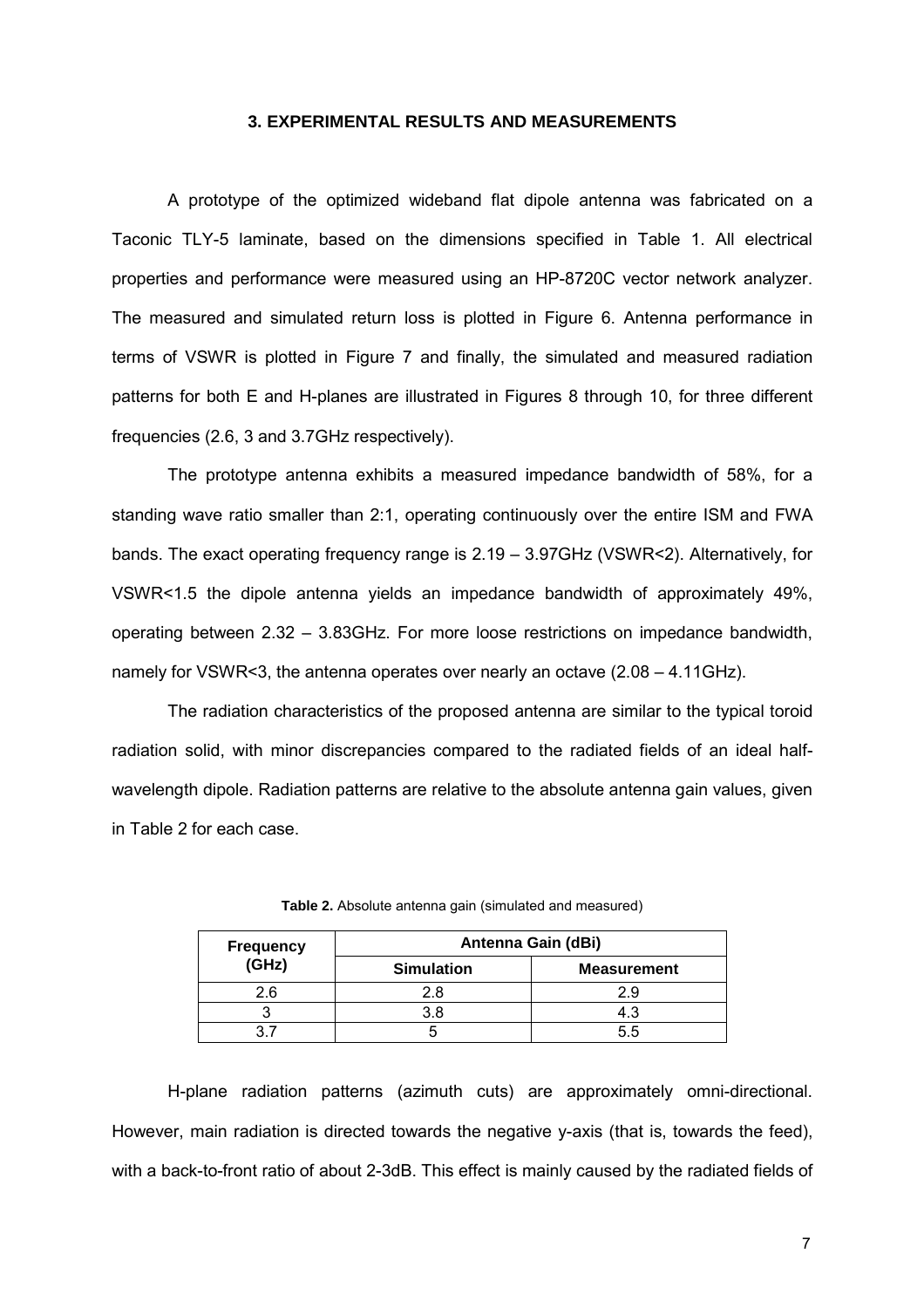the feeding balun, which acts as an active part of the dipole radiator in its near vicinity. Moreover, the matching network's tapered ground plane directs a small portion of the radiated energy to azimuth angles off the y-axis, resulting to a slightly asymmetric horizontal radiation pattern.

E-plane radiation patterns (elevation cuts) exhibit the typical nulls on the dipole axis (x-axis), at theta angles 0° and 180°. At the lower frequency range (below 3GHz), elevation patterns present a maximum at angles tilted about 10° above the horizon (y-axis). This effect mainly arises from the fact that double-sided printed dipoles are inherently asymmetric structures, having one arm directly connected to the tapered ground plane of the balun, while the other is connected to the feeding strip.

### **4. CONCLUSIONS**

A wideband flat dipole antenna has been presented in this paper, printed on opposite sides of a thin dielectric laminate. A good agreement has been proved between simulated and experimental results, in terms of S-parameters and VSWR. With the proposed design process, the achieved impedance bandwidth of the prototype antenna was measured at 58%, operating continuously over the frequency range between 2.19 to 3.97GHz, for an acceptable VSWR less than 2:1. The measured radiation patterns are in reasonable agreement with simulated results, approximating the typical dipole behavior with moderate absolute gain and some minor pattern asymmetries.

Enhanced bandwidth is achieved without parasitic elements, only by optimizing the feeding balun, thus providing greater bandwidth while maintaining structural simplicity over previously proposed designs. Additionally, the tapered transition length is less than a wavelength, presenting adequate balun performance while maintaining a compact size. The overall dimensions of the antenna are  $50x29mm^2$ ; hence the antenna can be easily integrated in embedded systems or in large planar array configurations. Due to its low-profile and easy fabrication, this element can also be used as a feeder in reflector antennas.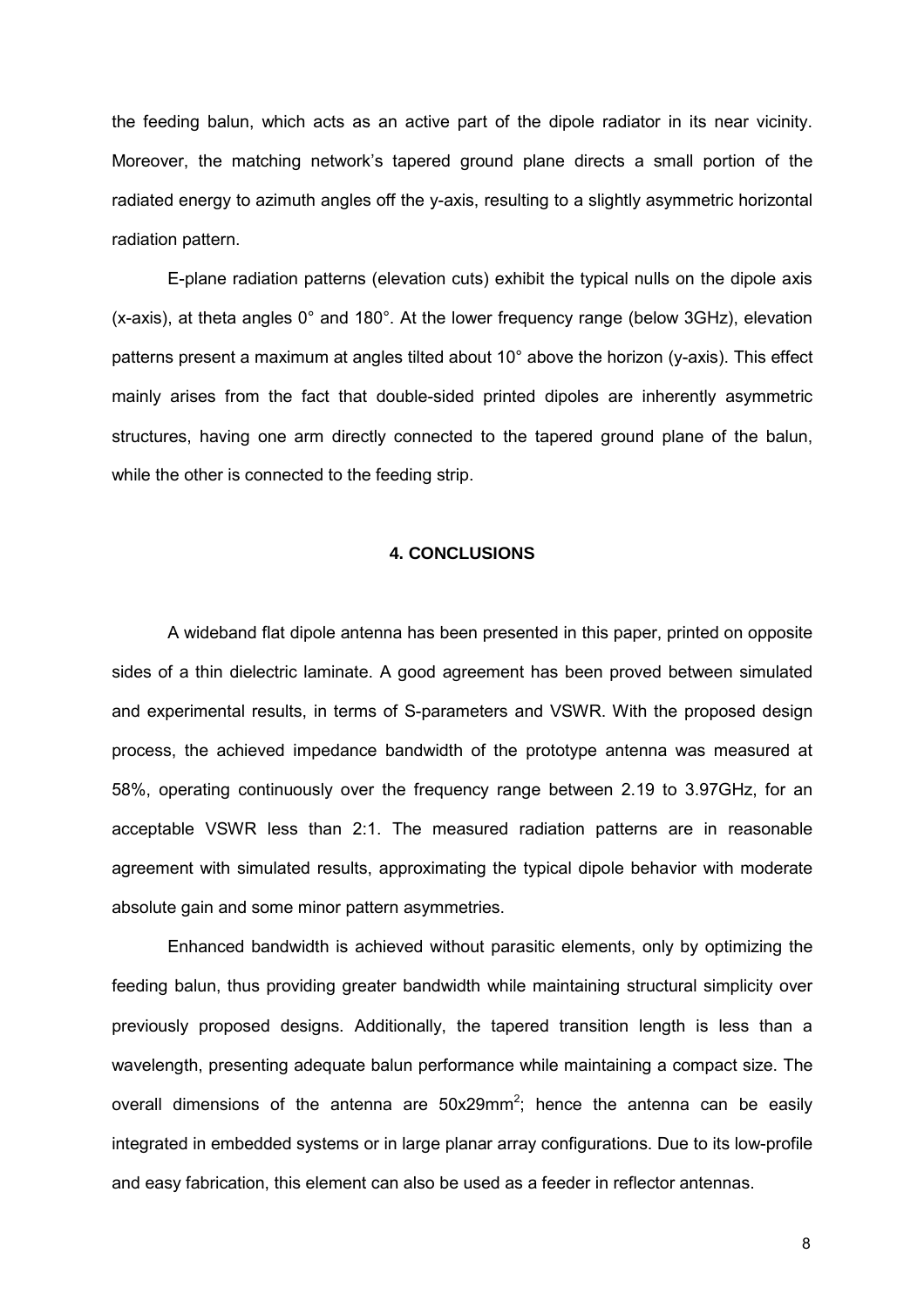## **5. REFERENCES**

1. K.R. Carver, J.W. Mink, Microstrip antenna technology, IEEE Trans Antennas Propagat, Vol. AP-29, No. 1, (1981), 2-24.

2. D.M. Pozar, Considerations for millimeter wave printed antennas, IEEE Trans Antennas Propagat, Vol. AP-31, No. 5, (1983), 740-747.

3. D.M. Pozar, Microstrip antennas, Proceedings of the IEEE, Vol. 80, No. 1, (1992), 79-91.

4. W.C. Wilkinson, A class of printed circuit antennas, IEEE Antennas and Propagation Society International Symposium Digest, Vol. 12, (1973), 270-273.

5. C.A. Balanis, Antenna Theory – Analysis and Design,  $2^{nd}$  ed., John Wiley & Sons, (1997), 454-456.

6. E. Levine, S. Shtrikman, D. Treves, Double-sided printed arrays with large bandwidth, IEE Proceedings, Vol. 135, Pt. H, No. 1, (1988), 54-59.

7. M.C. Bailey, Broad-band half-wave dipole, IEEE Trans Antennas Propagat, Vol. AP-32, No. 4, (1984), 410-412.

8. G.A. Evtioushkine, J.W. Kim, K.S. Han, Very wideband printed dipole antenna array, Electronics Letters, Vol. 34, No. 24, (1998), 2292-2293.

9. W.R. Deal, N. Kaneda, J. Sor, Y. Qian, T. Itoh, A new quasi-Yagi antenna for planar active antenna arrays, IEEE Trans Microwave Theory and Techniques, Vol. MTT-48, No. 6, (2000), 910-918.

10. G. Zheng, A.A. Kishk, A.B. Yakovlev, A.W. Glisson, Simplified feeding for a modified printed Yagi antenna, IEEE Antennas and Propagation Society International Symposium Digest, Vol. 3, (2003), 934-937.

11. G.Y. Chen, J.S. Sun, A printed dipole antenna with microstrip tapered balun, Microwave Opt Technology Letters, Vol. 40, No. 4, (2004), 344-346.

12. B. Edward, D. Rees, A broadband printed dipole with integrated balun, Microwave Journal, Vol. 30, (May 1987), 339-344.

13. H.A. Wheeler, Transmission-line properties of parallel strips separated by a dielectric sheet, IEEE Trans Microwave Theory and Techniques, Vol. MTT-13, No. 2, (1965), 172-185.

14. B. Bhat, S.K. Koul, Unified approach to solve a class of strip and microstrip-like transmission lines, IEEE Trans Microwave Theory and Techniques, Vol. MTT-30, No. 5, (1982), 679-686.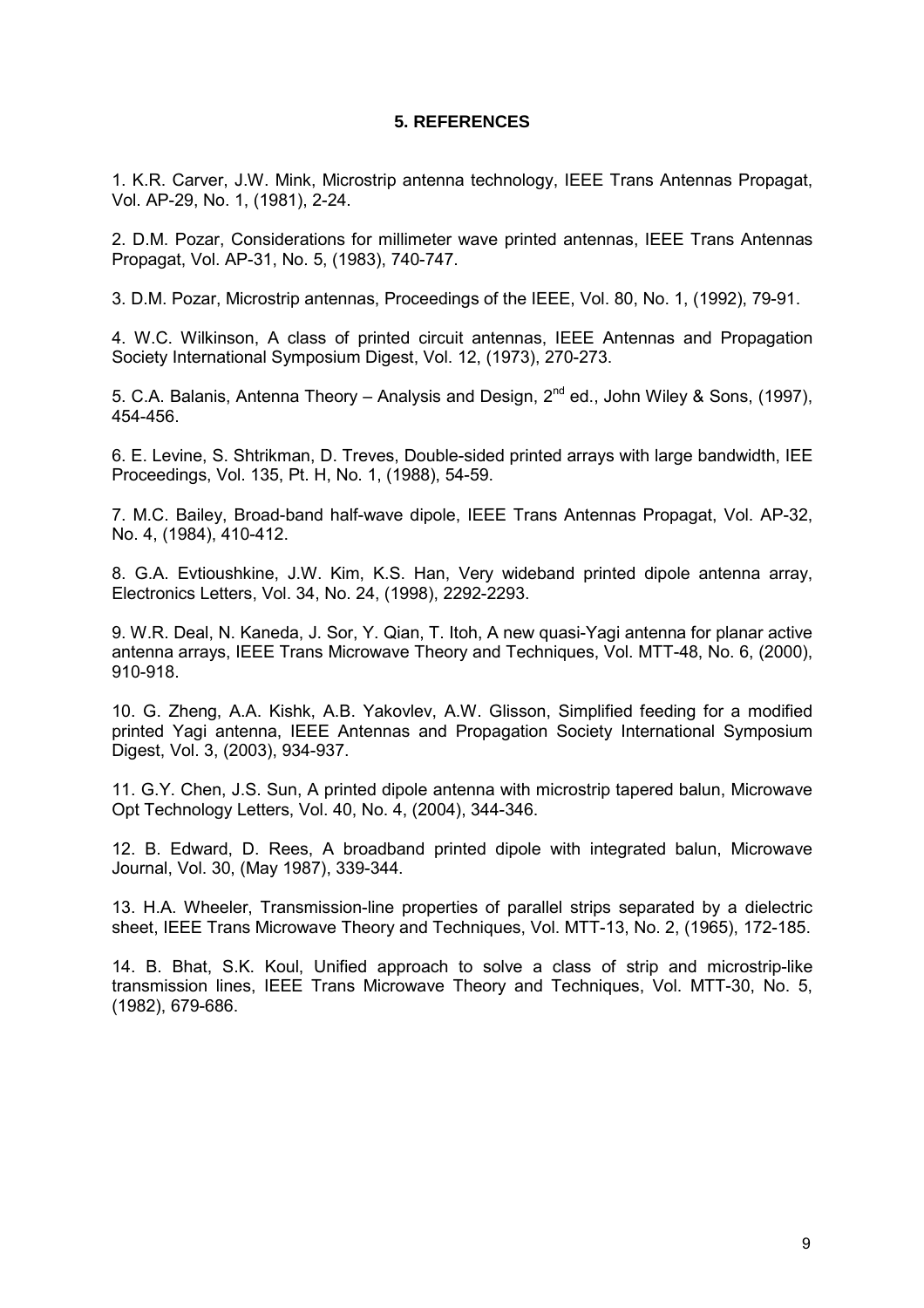

**Figure 1.** Proposed dipole antenna geometry and parameters, with coordinate axes.



**Figure 2.** Broadside parallel-strips' feeding line for the flat dipole antenna.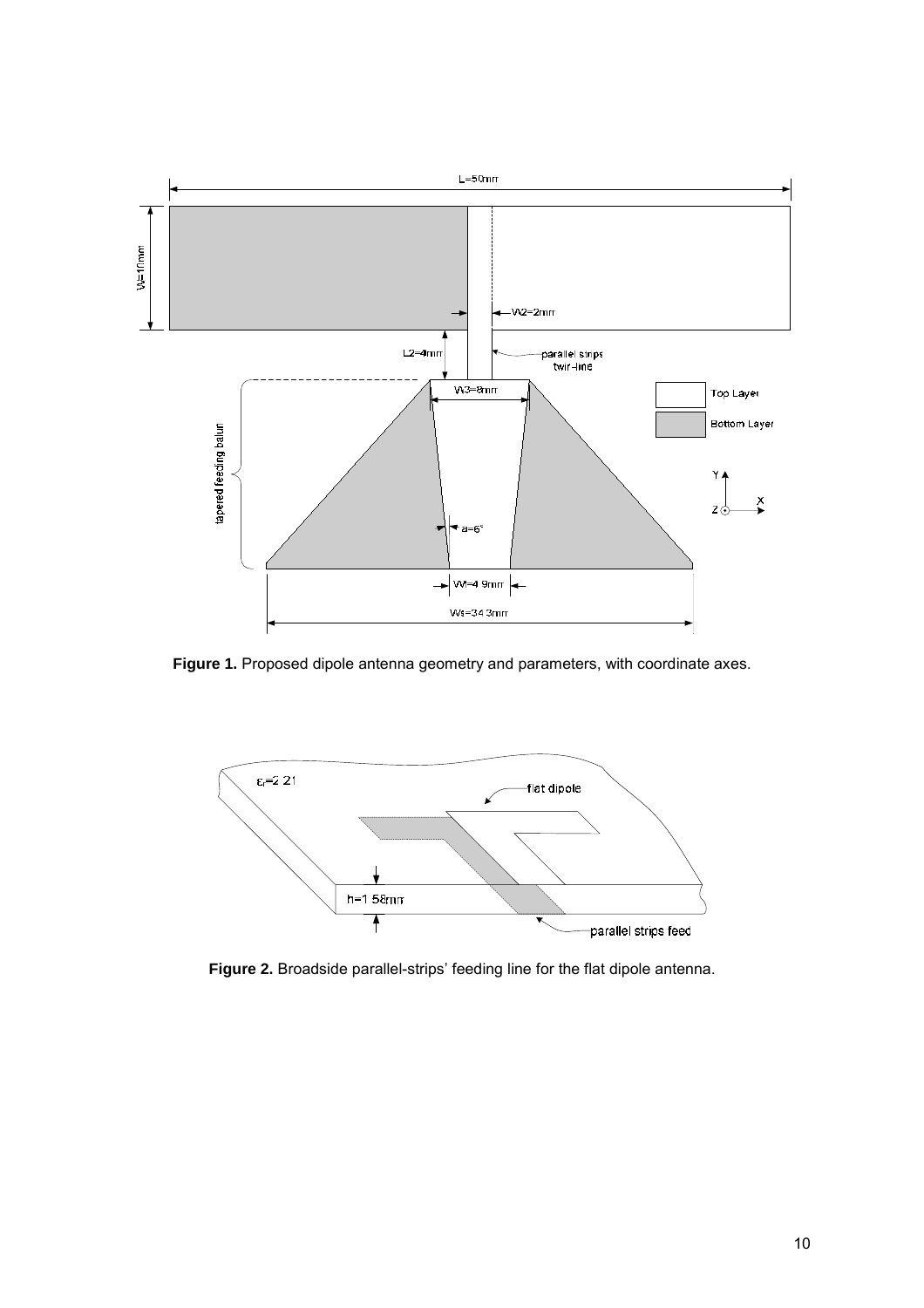

Figure 3. Return loss versus dipole length L for the balanced radiator (without balun) and resonant frequencies (W=10mm, L2=4mm, W2=2mm).



**Figure 4.** Impedance locus variation on Smith chart for the balanced radiator versus (a) dipole strip width (for L=50mm, L2=4mm and W2=2mm) and (b) parallel strips dimensions L2 and W2 (for W=10mm, L=50mm).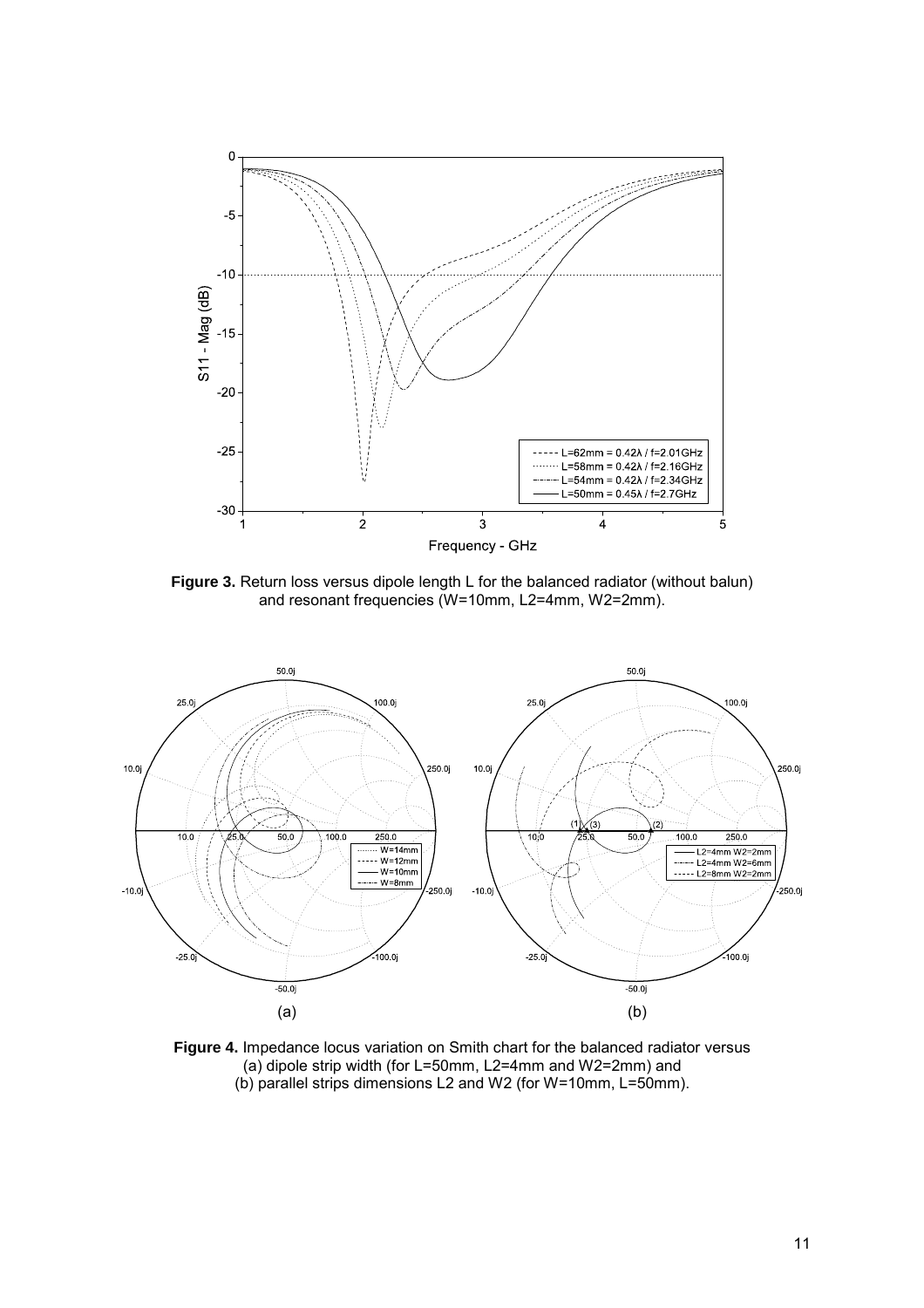

**Figure 5.** Tapered balun parametric study (for L=50mm, W=10mm, L2=4mm and W2=2mm) and VSWR=2 circle. Solid line represents optimized antenna performance (final design).



**Figure 6.** Simulated (dashed line) and measured (solid line) return loss of the prototype antenna.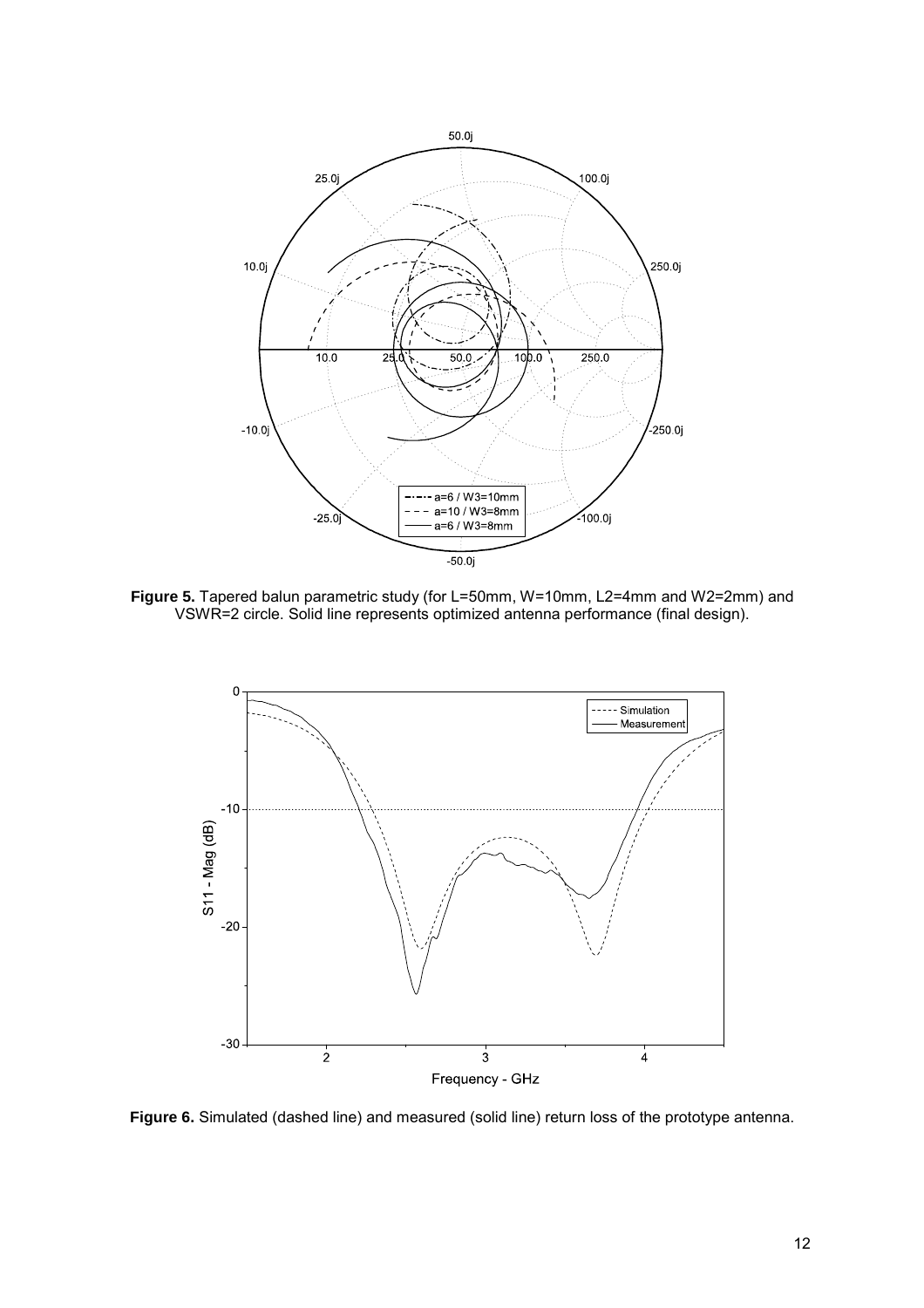

**Figure 7.** Simulated (dashed line) and measured (solid line) VSWR of the prototype antenna.



**Figure 8.** Simulated (dashed) and measured (solid) radiation patterns at 2.6GHz Absolute gain: 2.8dBi (simulated) / 2.9dBi (measured).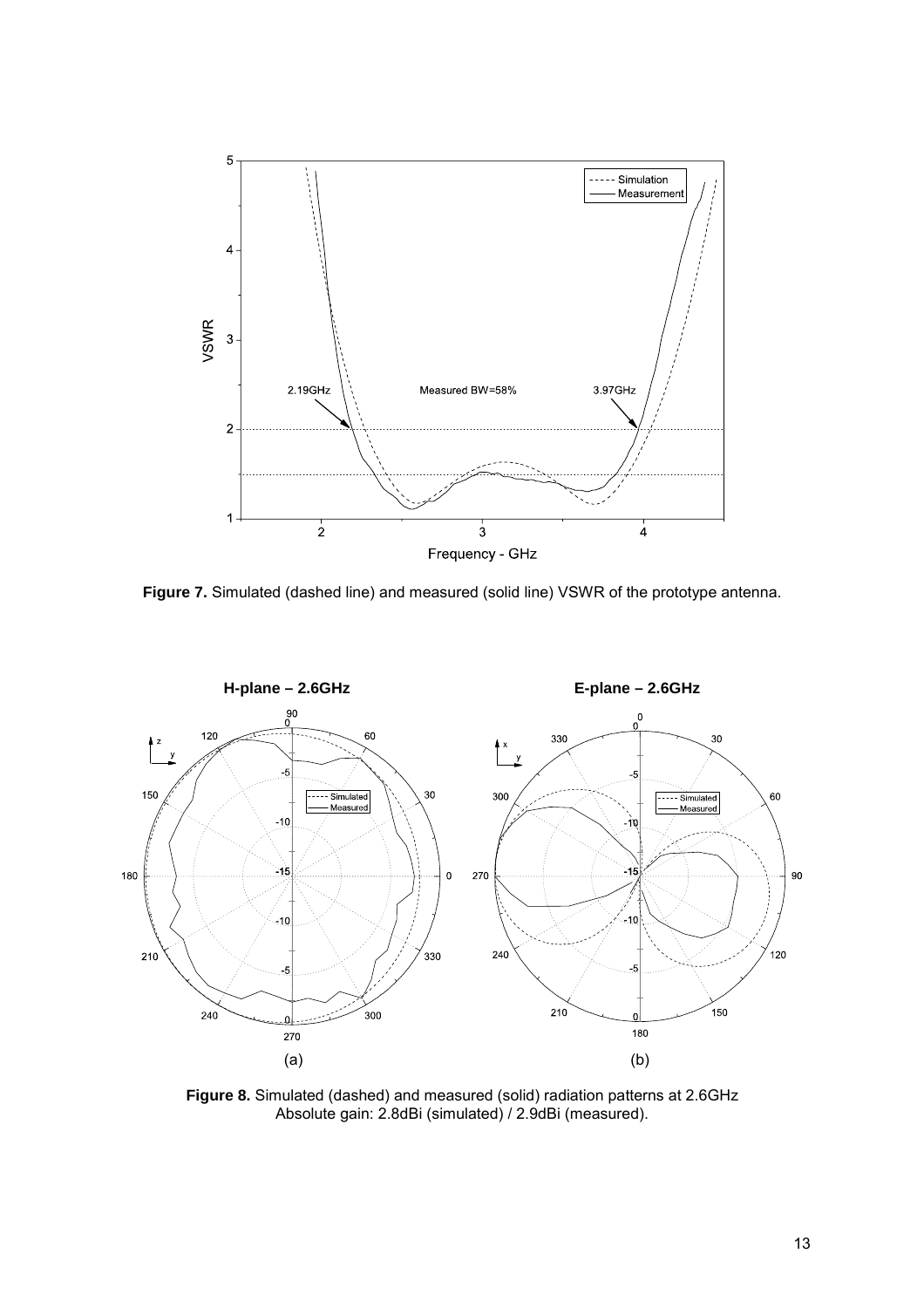

**Figure 9.** Simulated (dashed) and measured (solid) radiation patterns at 3GHz Absolute gain: 3.8dBi (simulated) / 4.3dBi (measured).



**Figure 10.** Simulated (dashed) and measured (solid) radiation patterns at 3.7GHz Absolute gain: 5dBi (simulated) / 5.5dBi (measured).